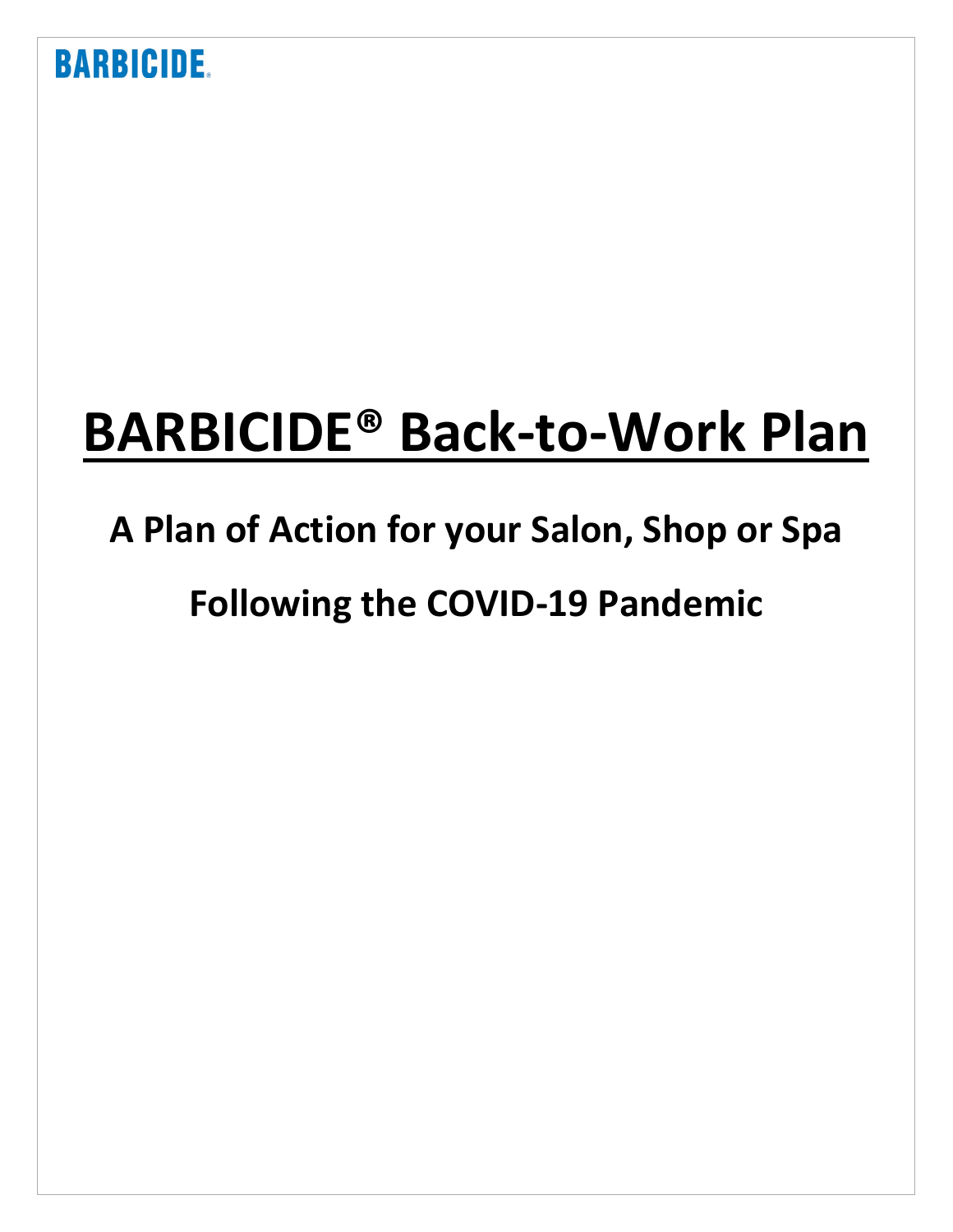### **Back-to-Work Plan**

Given the renewed focus on the health and public safety of beauty professionals and their clients, the following Back-to-Work Plan should be used to make everyone more comfortable when services resume. This plan incorporates best practices according to infection control subject matter experts and the advice may supersede the rules of your state. In this tumultuous time, it is important that best practices be followed for the health of professionals and consumers and it is strongly recommended that this plan be applied to pertinent parts of your business.

#### **The date you may return to work is determined by your state or local authorities and must be followed.**

Checklist of Supplies Needed:

- □ BARBICIDE<sup>®</sup> Concentrate
- $\Box$  BARBICIDE® Spray bottle (filled with properly concentrated BARBICIDE®)\*
- □ BARBICIDE<sup>®</sup> Wipes
- $\Box$  Clippercide<sup>®</sup> (cleans and disinfects) for clippers, trimmers and edgers
- $\Box$  BARBICIDE<sup>®</sup> Spacide Complete (if pedicure bowls are used)
- □ King Research Hand Sanitizer
- □ Ship-Shape® Comb and Brush Cleaner
- □ Ship-Shape® Professional Appliance and Glass Cleaner
- $\Box$  Clean towels / paper towels
- Gloves
- $\Box$  Trash bags

\*BARBICIDE® Concentration ¼ cup (2oz) concentrate in 4 cups (32oz) of water

#### **Disinfection Reminders:**

- $\checkmark$  Disinfectants must be EPA-registered and labeled as bactericidal, virucidal and fungicidal. No product will be labeled for COVID-19 yet, but many will have human coronavirus efficacy either on their label or available on their websites. The EPA has approved any product that has tested as effective against human coronavirus, to make a claim for COVID-19 at this time.
- $\checkmark$  Disinfection only works on a clean item, so cleaning before disinfecting is always the first step. Methods to clean include soap/water, chemical cleaners (Ship-Shape®), wipes.
- $\checkmark$  Contact time listed on the label must be observed for disinfectants to work. The contact time refers to how long the surface must stay visibly wet with the disinfectant to inactivate or destroy all of the pathogens on the label. Typical contact time for immersion/sprays is 10 minutes, for wipes is 2-4 minutes.
- $\checkmark$  Disinfectant for immersion must be made fresh daily and replaced if it becomes contaminated sooner. For example, hair/debris floating in solution or a cloudy solution.
- $\checkmark$  Disinfection is for hard, non-porous surfaces, typically things made of glass, metal and plastic or referred to as synthetic materials.
- $\checkmark$  Porous/soft surfaces cannot be disinfected, but can be cleaned. This would include but is not limited to items such as towels, chairs covered in a porous material and your hands/body.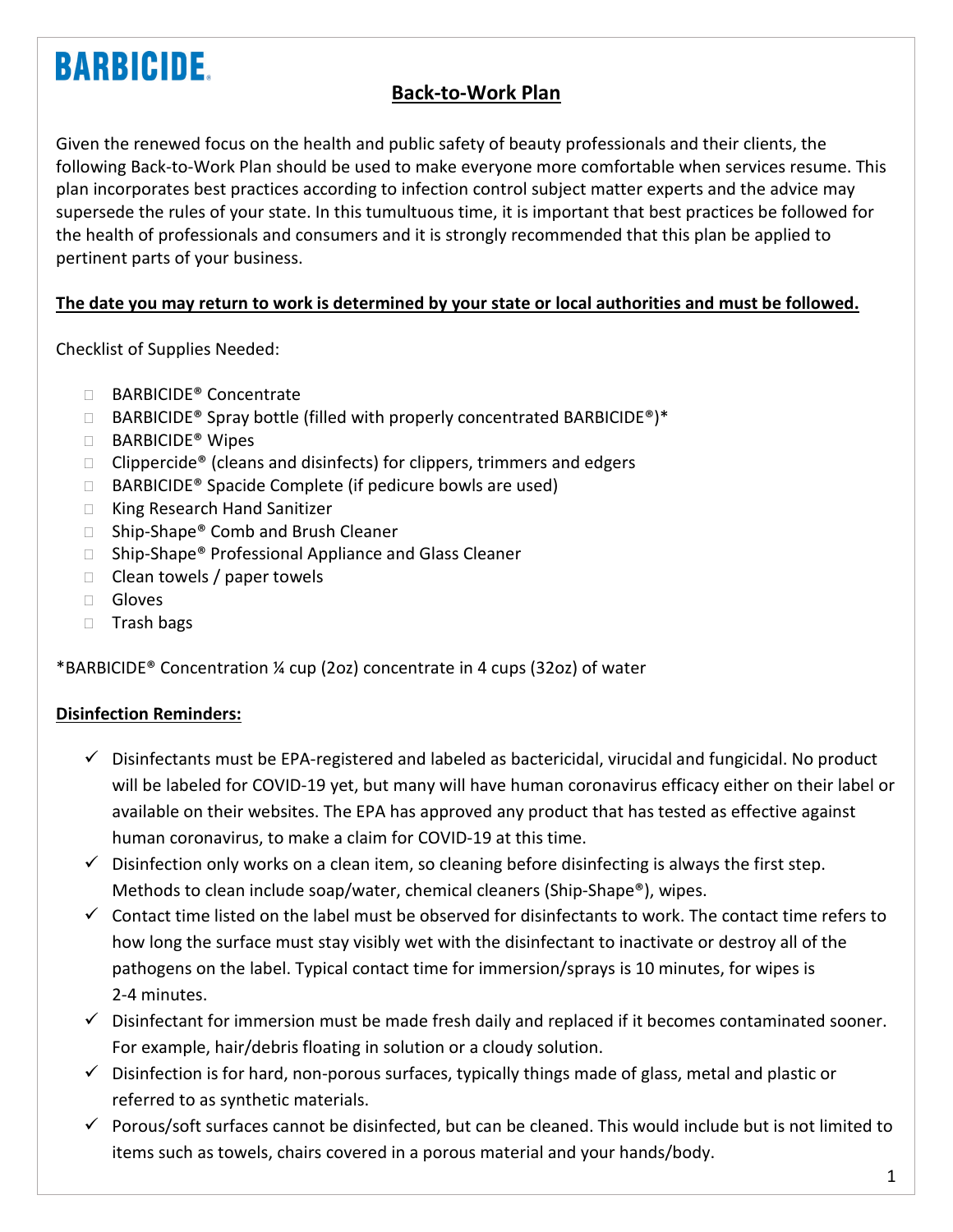### **Prior to Re-Opening Checklist**

#### **Reception and Retail Area:**

- $\Box$  Discard old magazines and other non-essential items in the waiting area that cannot be disinfected
- $\Box$  Wipe down all soft surfaces (couches, chairs) with water and a clean towel
	- Remember that these soft surfaces cannot be disinfected
- $\Box$  Clean and disinfect all hard, non-porous surfaces such as reception counter, computer keyboard, phones, door handles, light switches and point of sale equipment
	- Make sure to follow contact time for all surfaces
- $\Box$  Consider online scheduling in place of written appointment cards
- $\Box$  Clean and disinfect all shelving, glass and display cases; keep product containers clean and dust free
- $\Box$  Place signage in window to notify clients of your diligence in practicing proper infection control

#### **Work Stations**

- $\Box$  Clean and disinfect all non-porous implements used in your services, as required by all states (immersion, spray or wipe)
- $\Box$  Store properly disinfected implements in closed, containers that have also been disinfected (wipe or spray)
- $\Box$  Clean and disinfect all electrical implements used in your services as required by all states
- $\Box$  Clean and disinfect chairs and headrests
	- Remember that porous materials cannot be disinfected and ongoing use of disinfectants on materials covering chairs, can damage the material
	- On initial opening, feel free to disinfect your chairs, but limit that to once daily consider barrier methods on chairs such as disposable paper drapes or towels that can be laundered after each client
- $\Box$  Clean and disinfect station, rolling carts, drawers and any containers used for storage
- $\Box$  Ensure that single use (porous items) are new
- All items on a nail station must either be new, never used **or** cleaned and disinfected (stored in a closed container until ready to use)

#### **Treatment Rooms**

- $\Box$  Clean and disinfect any appliances used
- $\Box$  Clean and disinfect treatment tables
	- Remember that porous materials cannot be disinfected and ongoing use of disinfectants on materials covering tables can damage the material – consider barrier methods on chairs such as disposable paper drapes or towels that can be laundered after each client
- $\Box$  Ensure that all product to be used has not been contaminated by improper removal of product prior to closure
- $\Box$  Ensure all single use items are new
- $\Box$  Empty wax pots, completely clean and disinfect refill with new wax
- $\Box$  Ensure that multi-use product containers have adequate single use applicators available to safely remove product without contaminating remaining product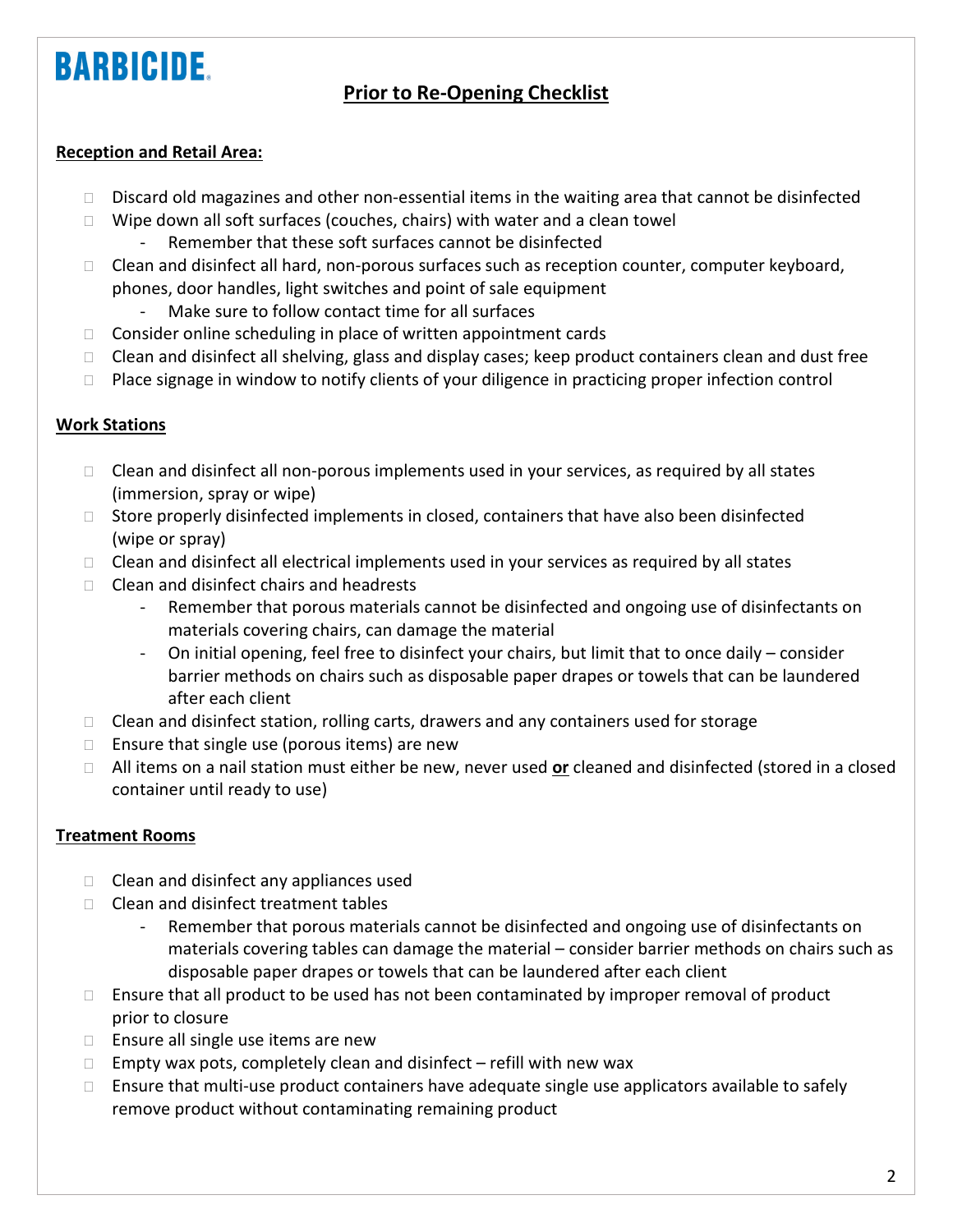### **Prior to Re-Opening Checklist (continued)**

#### **Restroom**

- $\Box$  Clean and disinfect all surfaces
- $\Box$  Replace any soft goods (toilet paper, paper towels)
- $\Box$  Consider upgrading to touchless faucets, soap and paper towel dispensers
- $\Box$  Consider adding touchless, automatic hand sanitizer dispensers
- □ Place a trash container near door
- $\Box$  Remove any products that do not belong in the restroom nothing should be stored in a restroom

#### **Laundry**

- $\Box$  Any linens that may have be left in the salon (clean or dirty) prior to the closure, should be washed per the rules of your state
	- If no rules exist about laundry, wash on hot with detergent and dry until "hot to the touch"
	- There should be no moisture or dampness in any linen
- $\Box$  Launder (porous) or disinfect (non-porous) all capes
- All linens should be stored in closed, covered cabinets until used

#### **Shampoo Bowls**

- $\Box$  Clean all bowls, handles, hoses, spray nozzles and shampoo chairs
- $\Box$  Disinfect all bowls, handles, hoses, spray nozzles and shampoo chairs observing full contact time with a properly concentrated disinfectant or wipe

#### **Pedicure Bowls**

- $\Box$  Remove all parts that can be removed from bowl
- $\Box$  Clean and disinfect removed parts by immersing for full contact time in properly diluted disinfectant
- $\Box$  Scrub bowl with soap/water or detergent
- $\Box$  Return removable parts to bowl
- $\Box$  Rinse bowl with clean water
- $\Box$  Disinfect the bowl fill bowl with water and add proper amount of BARBICIDE® or Spacide to achieve the correct concentration
	- If your bowl has jets, turn on and let disinfectant solution circulate for 10 full minutes
	- If your bowl does not have jets, simply let it sit for the full ten minutes
- $\Box$  Empty water after 10 minutes is complete and allow to air dry
- $\Box$  Ensure all multi use materials that may have been contaminated by improper removal prior to closure are replaced – such as lotions, scrubs
- $\Box$  Ensure that all single use materials are new  $-$  such as files, pumice and buffers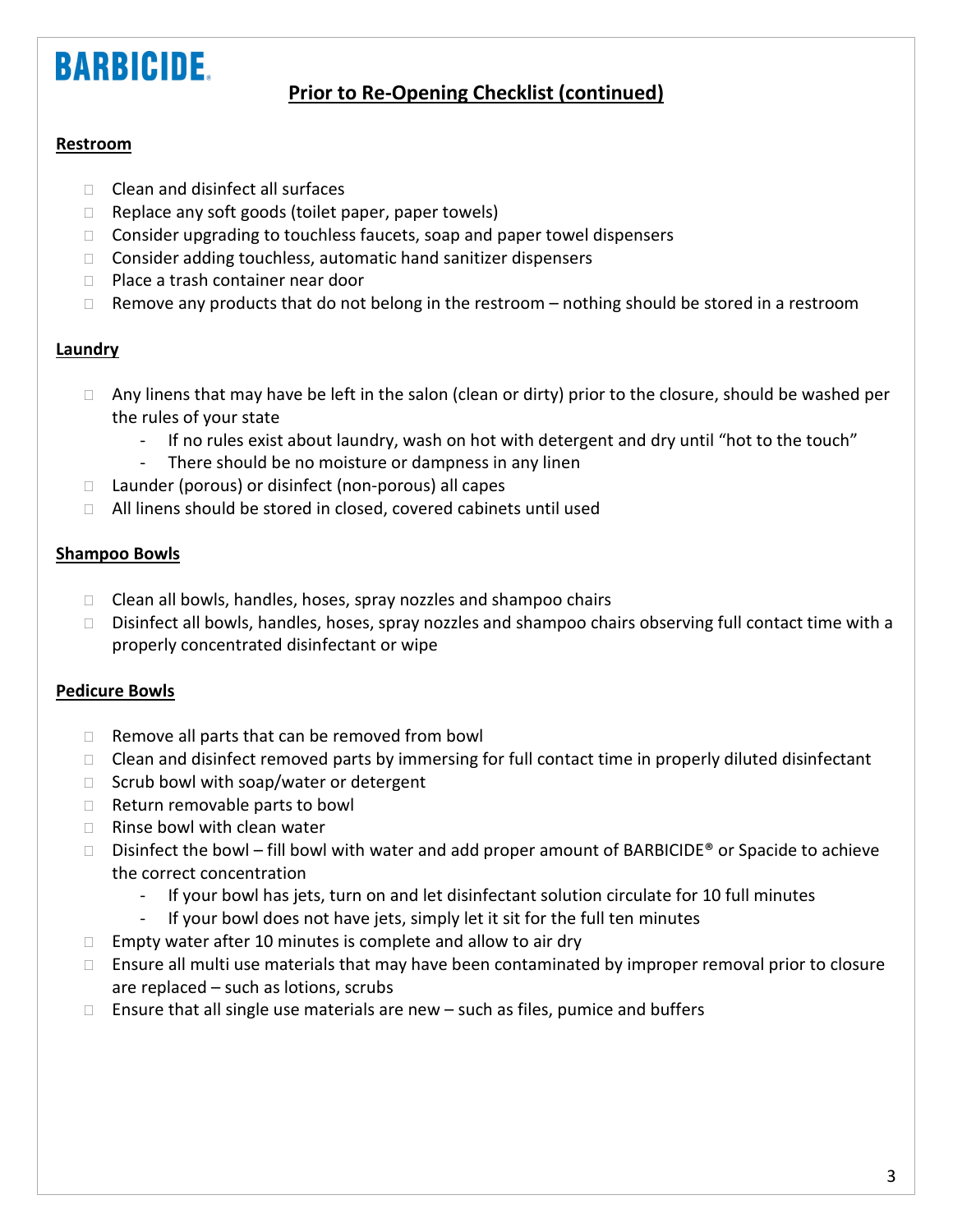### **On-Going Safety**

ALL states have health and public safety rules that MUST be followed at all times. The steps below are best practice and may go above and beyond what a state requires.

### **Disinfectants / PPE:**

- 1. Disinfectant must be EPA-registered and labeled as bactericidal, virucidal and fungicidal
	- No product will be labeled for COVID-19 yet, but many will have human coronavirus efficacy either on their label or available on their websites
	- The EPA has approved any product that has tested as effective against human coronavirus, to make a claim for COVID-19 at this time
- 2. Disinfectant for immersion must be made fresh daily and replaced if it becomes contaminated sooner
- 3. Any Personal Protective Equipment (PPE) used is single use and must be changed after each client, for example gloves
	- Mask may be required and changing them would be dependent upon availability
- 4. Hands must be washed after removing gloves

#### **Practical changes:**

- 1. In the short term, consider staggering appointments so that waiting areas have minimal congestion
	- Staggering of appointments also gives adequate time to properly clean and disinfect in between customers
	- Even if you haven't used an appointment system before, now may be the time to implement one. If you continue to take walk-ins, be conscious of how many people are in your waiting area and be responsible about keep those numbers low
- 2. Consider how to make your POS terminals safer
	- If you are using an iPad, asking the customer read you their card number means that you are the only one touching that screen
	- Encourage the use of applications like Apple Pay that do not require any interaction between your consumer and your surfaces. If you must you a touch pad, this should be disinfected frequently
- 3. In the short term, do not re-introduce things like magazines, self-serve coffee or candy jars
- 4. Disinfect reception counter, door handles, phones and writing implements at the beginning of the day and every 1-2 hours, based on traffic
- 5. Consider use of masks/gloves for all esthetics/waxing services
- 6. Consider a mask for licensee and client for nails services
- 7. Discontinue the practice of shaking hands
	- While this handshaking has long been considered a sign of welcoming and respect, there are safer ways to welcome someone in 2020
- 8. Decline services for any client that exhibits signs of illness

#### **Hand Hygiene:**

- 1. Wash hands with soap/water for 30 seconds before/after eating, smoking and using the restroom
- 2. Wash hands immediately before and after providing a client (hand sanitizer where allowed)
- 3. Provide hand sanitizer at reception desk and all stations for clients to use
- 4. Maintain intact skin by frequent use of lotion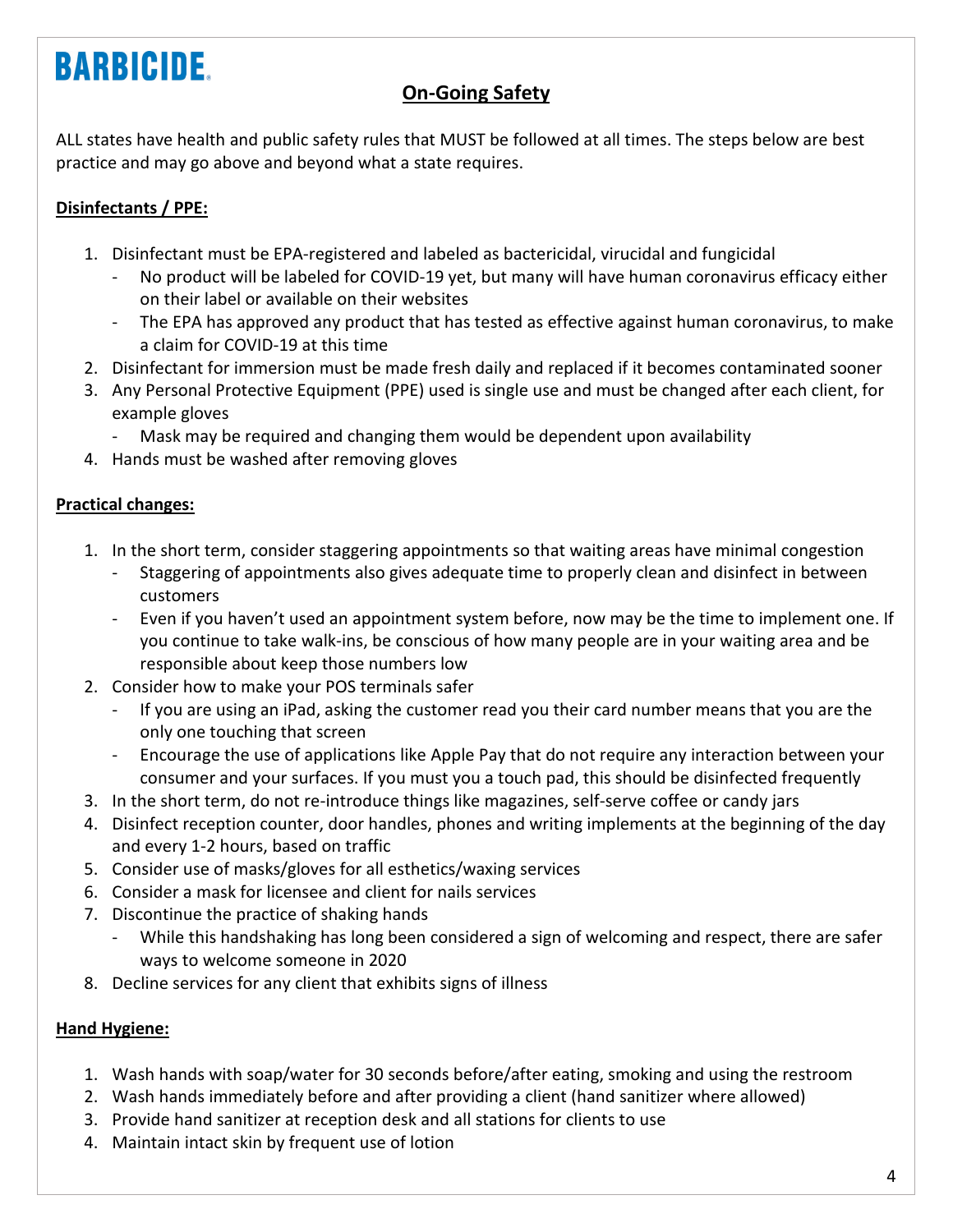### **On-Going Safety (continued)**

#### **Cleaning and Disinfection:**

- 1. All implements (non-porous) being used on more than 1 client, must be cleaned and disinfected for the full contact time on the disinfectant label before being used
- 2. Stations, chairs, rolling carts and any other storage containers disinfected daily
- 3. All pedicure bowls fully cleaned and disinfected before EACH client
	- All removable parts removed and thoroughly cleaned and disinfected
	- Bowl scrubbed with brush and detergent/soap
	- Bowl rinsed
	- Removable parts replace
	- Properly concentrated disinfectant in bowl and allowed to sit or run (jets) for full contact time listed on the disinfectant label
	- Bowl drained and rinsed
- 4. All hand/foot nail drying tables cleaned and disinfected after each client or barrier method used

#### **Laundry:**

- 1. All towels/capes laundered (porous) or disinfected (non-porous) after a single use
- 2. All towels/linens dried until "hot to the touch"
- 3. All towels/linens stored in a closed, covered container

#### **Cleaning and Disinfection of Implements and Surfaces:**

- 1. Clean item or surface: Cleaning is intended to prepare the item or surface so that disinfectant can make full contact with the material and be effective against all pathogens listed on the label
	- Cleaning may be done with soap/water, chemical cleaner or wipe
- 2. Rinse and dry implement or surface
- 3. Disinfect using a properly concentrated disinfectant made for immersion, a spray or wipe
	- All disinfectants must be EPA-registered as bactericidal, virucidal and fungicidal
- 4. Observe full contact time on manufacturers label
	- This means that implement or surface must stay visibly wet for full contact time listed
- 5. Immersed items should be removed at the end of contact time, rinsed and dried with a paper towel or clean, freshly laundered towel

#### **Cleaning and Disinfection of Electrical Implements:**

- 1. Clean implement with wipe or spray and remove any debris, such as hair
- 2. Use an EPA-registered bactericidal, virucidal and fungicidal spray, foam or wipe to disinfect implement for full contact time listed on the manufacturers label
- 3. When contact time is complete, dry with paper towel or clean, freshly laundered towel